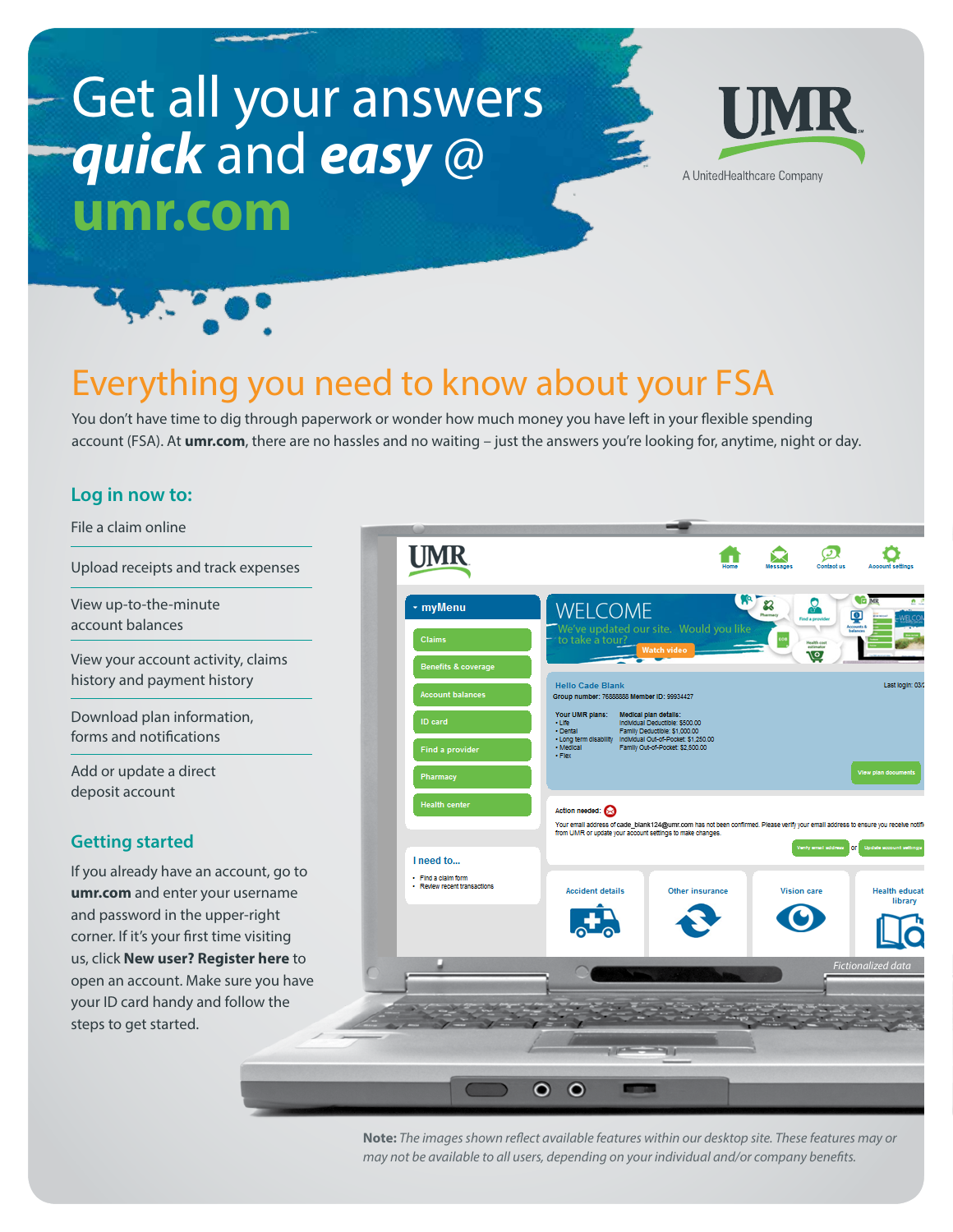| Create your profile                                              |               |   |                                                                                                                  |
|------------------------------------------------------------------|---------------|---|------------------------------------------------------------------------------------------------------------------|
| <b>PROFILE INFORMATION</b>                                       |               |   |                                                                                                                  |
|                                                                  |               |   | All fields are required.                                                                                         |
| First name:                                                      |               |   |                                                                                                                  |
| Last Name:                                                       |               |   |                                                                                                                  |
| Member ID:                                                       |               | 7 |                                                                                                                  |
| Group Number:                                                    |               | 7 |                                                                                                                  |
| Birth date: Month                                                | - Date - YYYY |   |                                                                                                                  |
| Gender: Male: @                                                  | Female: O     |   |                                                                                                                  |
| Email                                                            |               |   |                                                                                                                  |
| Re-enter Email:                                                  |               |   |                                                                                                                  |
| <b>USERNAME AND PASSWORD</b>                                     |               |   |                                                                                                                  |
|                                                                  |               |   |                                                                                                                  |
|                                                                  |               |   | Usernames must be at least 8 characters long, contain at least one number and one letter and cannot contain the  |
| following characters: * % "/ ? !:: "&<br>Username:               |               |   |                                                                                                                  |
|                                                                  |               |   | Passwords must be at least 8 characters long, contain at least one number and one letter and are case sensitive. |
| Password:                                                        |               |   |                                                                                                                  |
| Re-enter password:                                               |               |   |                                                                                                                  |
| SECURITY QUESTIONS                                               |               |   |                                                                                                                  |
| Identifying question 1: Select one                               |               |   | ×ì                                                                                                               |
| Your answer:                                                     |               |   |                                                                                                                  |
|                                                                  |               |   | ۰                                                                                                                |
| Your answer:                                                     |               |   |                                                                                                                  |
| Identifying question 2. Select additional<br><b>Accept Terms</b> |               |   |                                                                                                                  |

*Fictionalized data*

#### **Locating your account details**

After you have completed the registration steps or logging directly into your existing account, the member home screen is displayed.

To view your flex information select **Account balances** from **MyMenu** and then select **Flexible spending account.**

On the Flexible spending account page, you can sign up for direct deposit or view your flex information. To view your flex information, select **View my FSA** and you will be directed to your flex account online administration home page. .

If you have more than one account you will see a drop down box and you can chose which account you would like to view.

#### **Setting up direct deposit authorization**

This service is only available if your employer offers this benefit with the account. To add, change or cancel a direct deposit account select **Update my direct deposit** in the **I need to...** section.

#### **How to register**

Once you have selected **New user? Register here**, please follow the prompts and answer the questions to complete your registration.

- Flex accounts are in the employee's name only, so only the employee can register. You will need to indicate you are the member
- You will need to indicate you are the employee/ retiree
- On the profile page, if you have a UMR ID card, you will use your UMR ID to register.
- If you only have a flex account with UMR, click on **What if I wasn't issued an ID card?**. You will then be prompted to click the link that states **Click here for FSA-only/disability only registration**.
- You will be prompted to use your Social Security Number to complete your registration.

When all screens and information have been completed, click **Continue** to complete your registration.

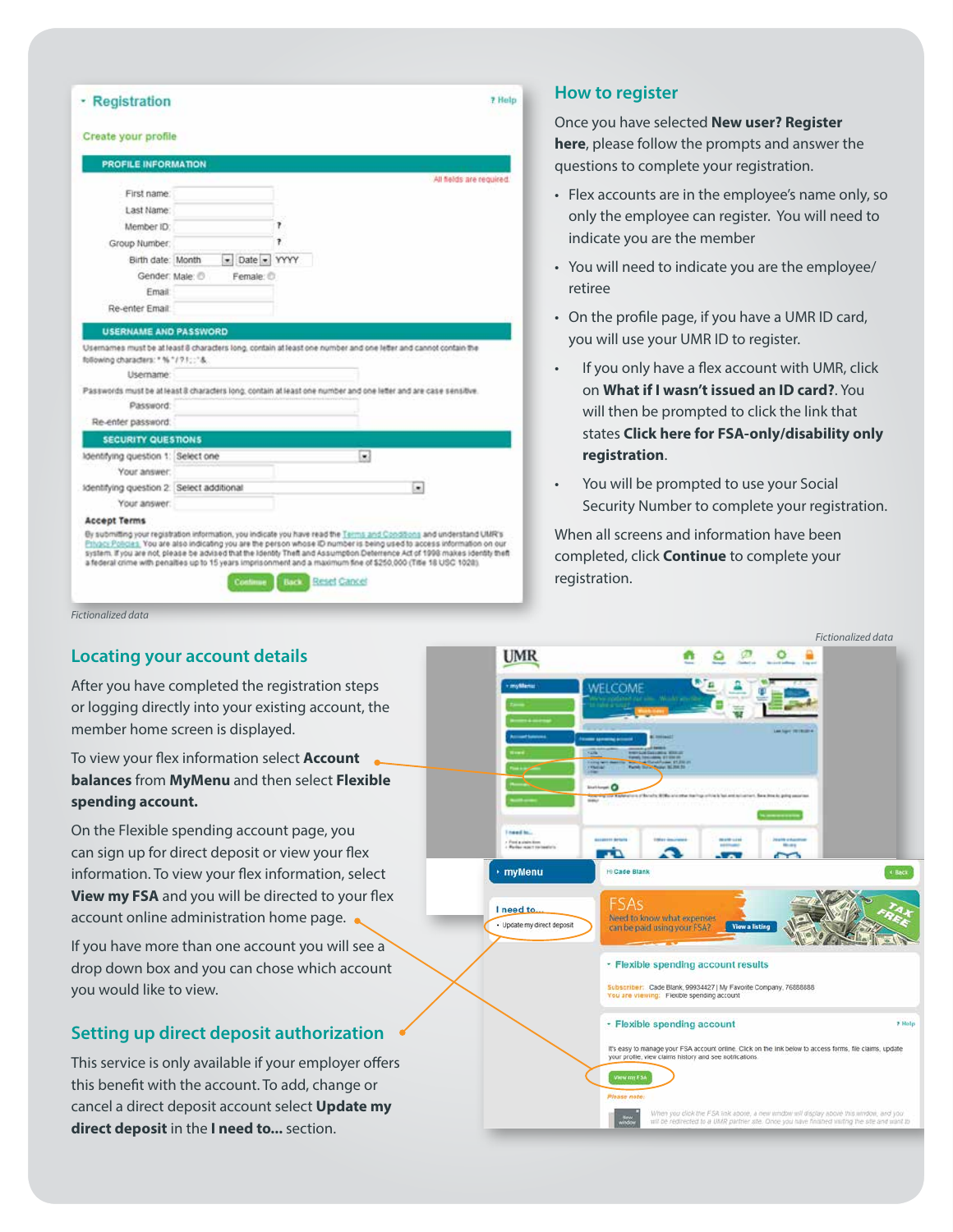

*Fictionalized data*

#### **How do I file a claim and upload a receipt?**

- 1. On the home page, select **File a Claim**
- 2. OR on the home page, under the **Accounts** tab, select **File Claims** from the drop down menu.
- 3. Enter your claim information and upload the receipt(s) and click **Add Claim**. The claim is then added to the **Claims Basket**.
- 4. When submitting more than one claim, click **Add Another Claim**, select the **Account Type**, complete the form and click **Add Claim**.
- 5. When all claims are entered in the Claims Basket, click **Submit** to send the claims for processing.
- 6. The **Claim Confirmation** page will display. Print the Claim Confirmation form as a record of your submission. If you did not upload a receipt, print another Claim Confirmation form to submit to the administrator with the required receipts attached. OR if a receipt is required, click **Upload Receipt** and the **Receipts Needed** screen will display.

### **Your FSA online administration home page**

The Home page is easy to navigate:

- The top section shows messages from your employer and links to employee information.
- The **Message Center** section displays alerts and relevant links that enable you to stay up-to-date on your accounts. Any pending and next projected payments can be found here.
- The **Quick View** section shows contributions to date and your total election amount.

You can navigate by hovering over the tabs at the top of the page or use links at the bottom of the page.

PLEASE NOTE: Direct deposit information, found under the Profile tab, is for informational purposes only. You cannot add, delete or change your direct deposit information here. Direct deposit set up information can be found on page 2 of this flyer.

|                                                                     | HOME ACCOUNTS PROFILE                                |                  | <b>STATEMENTS &amp;</b><br><b>NOTIFICATIONS</b>                                                                  | <b>TOOLS &amp;</b><br><b>SUPPORT</b> | <b>DASH&amp;OARD</b> |   |  | CADE BLANK +<br>  Logout             |
|---------------------------------------------------------------------|------------------------------------------------------|------------------|------------------------------------------------------------------------------------------------------------------|--------------------------------------|----------------------|---|--|--------------------------------------|
|                                                                     | <b>File Claim</b>                                    |                  |                                                                                                                  |                                      |                      |   |  | - Claims Basket (0)                  |
|                                                                     |                                                      | * Account Type:  | Medical<br>Select the Account Type that matches the type of<br>expense for which you would like to file a claim. |                                      |                      | ۰ |  |                                      |
| * Do you have a valid receipt?:                                     |                                                      | <b>单 No</b>      |                                                                                                                  | www. What is a valid receipt?        |                      |   |  |                                      |
|                                                                     |                                                      |                  | <b>O</b> Yes                                                                                                     |                                      |                      |   |  |                                      |
|                                                                     |                                                      | Receipt          | Upload Receipt<br>You may submit receipts electronically after you<br>successfully submit your claims.           |                                      |                      |   |  |                                      |
| * Date of Service:<br>* Claim Amount:<br>* Provider:<br>* Category: |                                                      |                  | Format date as mm/dd/yyyy.                                                                                       |                                      |                      |   |  |                                      |
|                                                                     |                                                      |                  | ś                                                                                                                |                                      |                      |   |  |                                      |
|                                                                     |                                                      |                  |                                                                                                                  |                                      |                      |   |  |                                      |
|                                                                     |                                                      |                  | Custom 0142 - UMR Specific List                                                                                  |                                      |                      | ٠ |  | What expenses are eligible?          |
| * Type:                                                             |                                                      | Choose from list |                                                                                                                  |                                      | ×                    |   |  |                                      |
|                                                                     |                                                      | Description:     | If the category is "Other" or "Over-the-Counter<br>Drugs', you must provide a description.                       |                                      |                      | × |  |                                      |
|                                                                     |                                                      | * Recipient:     | C CADE BLANK<br><b>ELIZABETH BLANK</b><br>Add Dependent                                                          |                                      |                      |   |  |                                      |
| * Did You Drive To Receive This<br>Product/Service?                 |                                                      |                  | <b>U.</b> No.<br>Yes:                                                                                            | miles.                               |                      |   |  | <sup>2</sup> How is mileage claimed? |
|                                                                     | Mileage Reimbursement:<br><b>Total Claim Amount:</b> |                  | Calculate Total                                                                                                  |                                      |                      |   |  |                                      |

*(continued on back)*

*Fictionalized data*